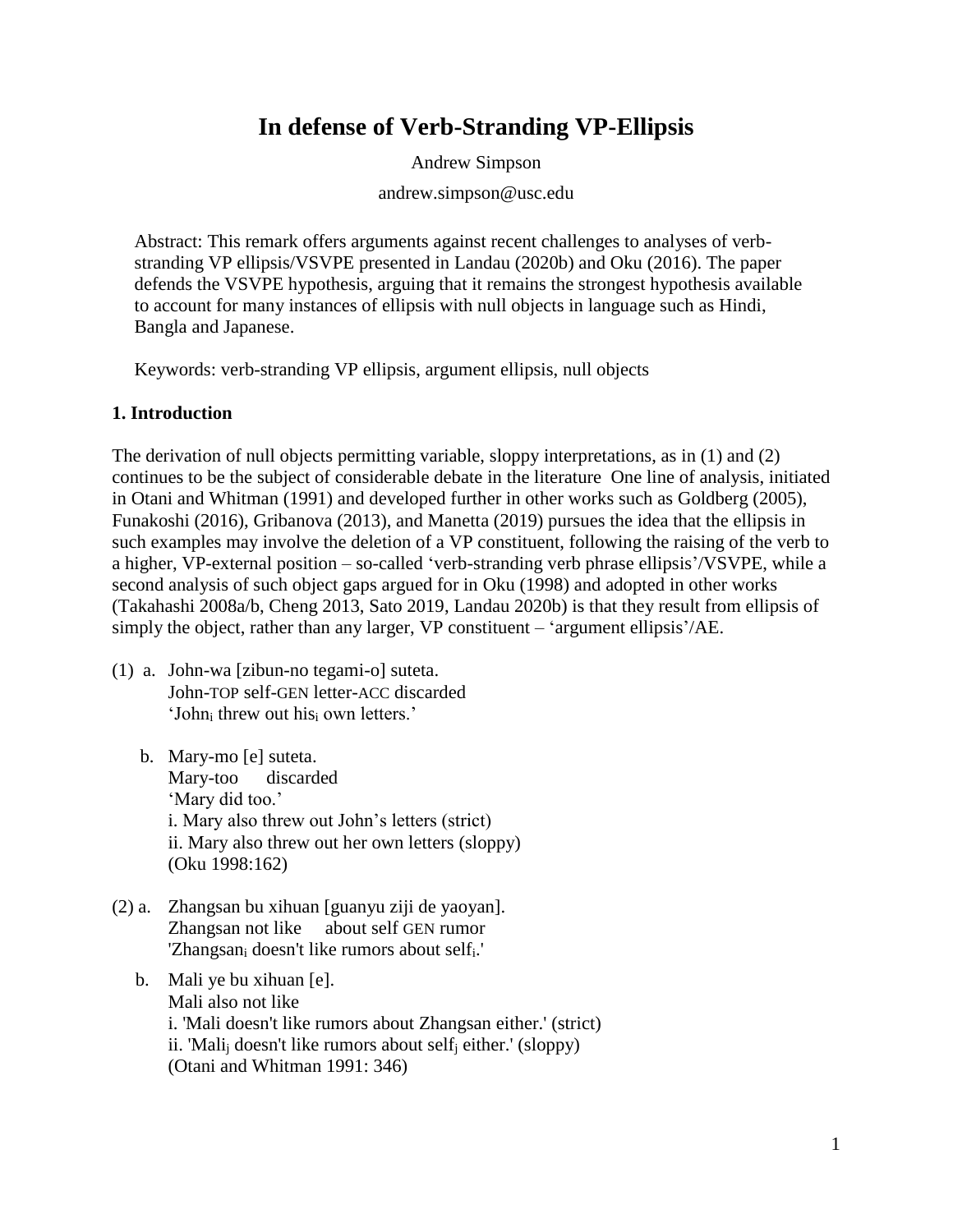While advocates of the VSVPE approach have sometimes suggested that AE may be a syntactic possibility in addition to VSVPE within individual languages (e.g. Simpson, Choudhury and Menon 2013, Funakoshi 2016), strong advocates for AE such as Oku (1998, 2016) and Landau (2020b) have vigorously argued that AE is the only way that object gaps of the type illustrated in (1) and (2) can be created, and VSVPE does not occur, for Landau (2020b) in any language. In the latter work, the (assumed) impossibility of VSVPE is furthermore presented as a major argument for a general analysis of restrictions on head-stranding constituent ellipsis.

The aim of the current short paper is to present arguments against the recent prominent challenge to VSVPE analyses made in Landau (2020b), which draws on Oku (2016) for additional support, and, in so doing, defend the VSVPE hypothesis, arguing that it remains the strongest hypothesis available to account for many instances of ellipsis with null objects. Section 2 presents background to the AE vs. VSVPE debate and the primary evidence in favor of the VSVPE hypothesis. Section 3 focuses on Landau's (2020b) forceful rebuttal of VSVPE and argues that the testing methodology made use of in Landau (2020b) critically fails to establish his conclusion that VSVPE must be cross-linguistically impossible. Section 4 re-presents certain argument/adjunct asymmetries which offer strong support for VSVPE and shows how Oku's (2016) pragmatic account of ellipsis is unable to explain these asymmetries, leaving them as highly problematic for a simple AE approach (but not VSVPE). Section 5 summarizes the conclusions drawn in the paper.

#### **2. VSVPE and the interpretation of adjuncts**

While both AE and VSVPE offer accounts of the derivation of null objects with variable, potentially sloppy interpretations, as in (1) and (2), at the heart of the VSVPE vs. AE dispute is actually the behavior of *adjuncts* in contexts of ellipsis, rather than arguments, and whether or not VP adverbial elements can be interpreted as a result of a syntactic process of ellipsis applying to VPs in sentences such as (3-5), where both the object and the adverbial present in the first sentence are interpretable in the reduced subject+verb sentence which follows.

| $(3)$ a. | Amit-ne dheere-dheere ek vritt banaya.    | Hindi  |
|----------|-------------------------------------------|--------|
|          | Amit-ERG slowly one circle draw-PRES.M.SG |        |
|          | 'Amit drew a circle slowly.'              |        |
|          | b. Gita-ne bhi banaya                     |        |
|          | Gita-ERG also draw-PRES.M.SG              |        |
|          | 'Gita also drew a circle slowly.'         |        |
|          | (Simpson et al 2013:110)                  |        |
|          | $(4)$ a. Ram Dilli du bar givecche.       | Bangla |
|          | Ram Dill two time go-PAST                 |        |
|          | 'Ram has visited Delhi twice.'            |        |
|          | b. Raj-o $\qquad$ givecche.               |        |
|          | Raj-also go-PAST                          |        |
|          | 'Raj has also visited Delhi twice.'       |        |
|          | (Simpson et al $2013:110$ )               |        |
|          |                                           |        |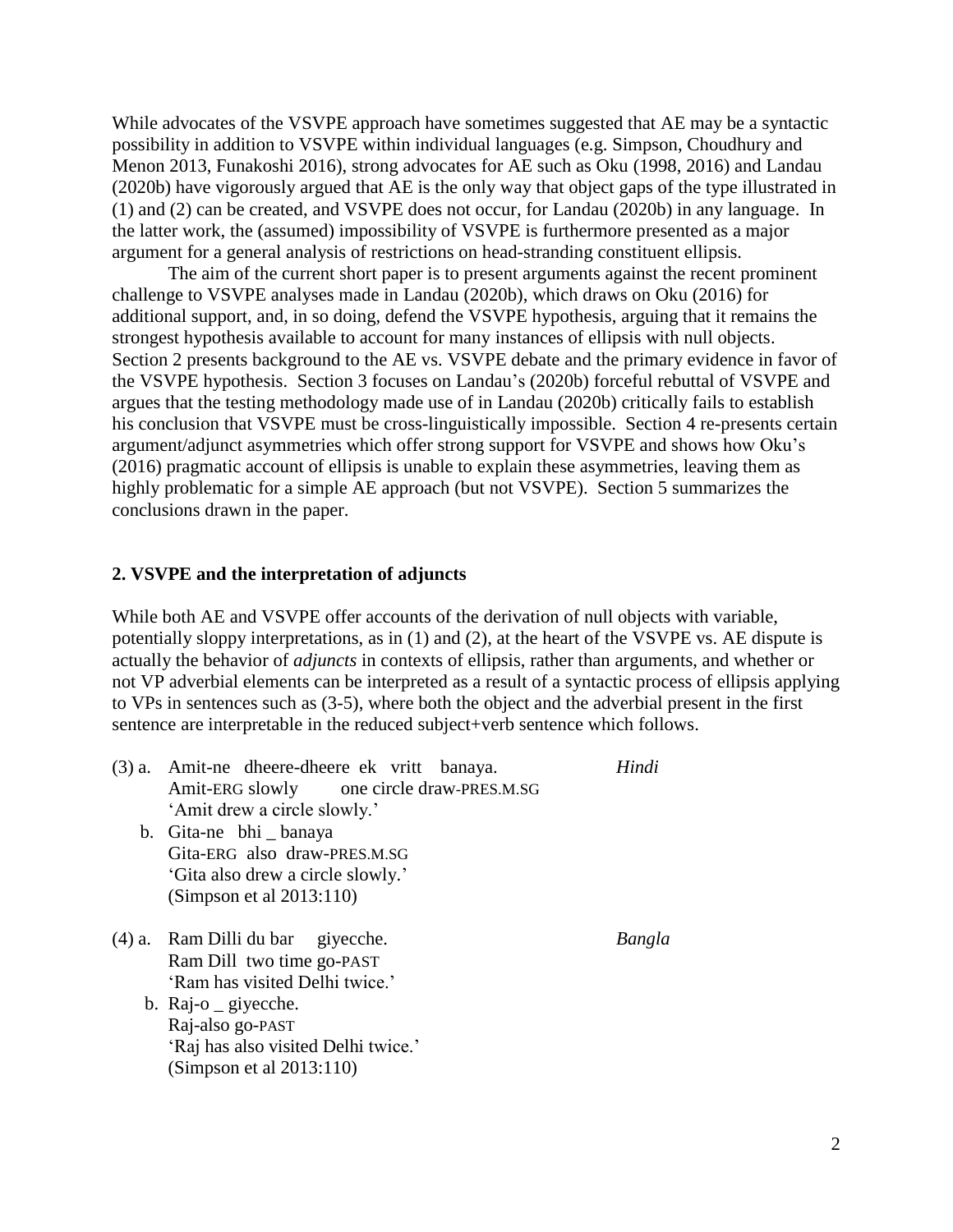- (5) a. anil Chomsky-ute putiya paper rantu manikuur neram vayicc-u. *Malayalam* anil Chomsky-GEN new paper two hours time read- PAST 'Ram read the new paper by Chomsky for two hours.'
	- b. ravi-yum vayicc-u ravi-UM read- PAST 'Ravi also read the new paper by Chomsky for two hours.' (Simpson et al 2013:110)

VSVPE analyses argue that low adjuncts may be elided and interpreted as components of VPs which undergo ellipsis after the verb has raised to some higher position, as schematized in (6). It is regularly suggested that the interpretation of missing adjuncts is indeed strong evidence in favor of VSVPE and unaccounted for in other approaches which assume that there is simply ellipsis of the object in examples such as (3b/4b/5b).

- (6) *The derivation of VSVPE (in an SOV language)*
	- a. [Subject [VP Adverb Object Verb]]

| b. [Subject [vp Adverb Object $t_k$ ] Verb <sub>k</sub> ]          | verb-raising           |
|--------------------------------------------------------------------|------------------------|
| c. [Subject [vp Adverb Object t <sub>k</sub> ] Verb <sub>k</sub> ] | ellipsis of VP remnant |

Against such a view, Oku (1998, 2016), has suggested that the interpretation of adjuncts in cases such as (3-5) is actually not mediated by ellipsis and syntax but rather pragmatics, on the grounds that missing adjuncts seem to be uninterpretable in certain other similar instances involving *negation*. Oku (1998) presents examples such as (7) as evidence that full VP ellipsis is not involved in the derivation of null objects, because it is difficult for speakers to give (7b) an interpretation with the adverb which occurs in (7a). Such an interpretation should be possible if (7b) involved VSVPE, it is argued, but when negation is present in examples such as (7b), the missing adjunct interpretation is not readily available, and only the null object is interpreted, due to AE, it is suggested.

(7) a. Bill-wa kuruma-o teineini aratta. *Japanese* Bill-TOP car-ACC carefully washed 'Bill washed the car carefully.'

 b. John-wa arawanakatta. John-WA wash.NEG.PAST 'John didn't wash it.' (Oku 1998:171)

Oku's observations about the interfering effect of negation on the interpretation of missing adjuncts have been highly influential in discussions of AE vs. VSVPE and pose a clear challenge to the VSVPE hypothesis, suggesting that VP ellipsis is not responsible for the creation of null objects with variable interpretations in languages such as Japanese. However, more recently, a number of investigations have shown that Oku's initial generalizations are not well-founded and there are many instances in which missing adjuncts can in fact be interpreted in the presence of negation. Funakoshi (2016) demonstrates this well with Japanese, and Manetta (2019) shows parallel patterns in Hindi. In both languages, when certain slight adjustments are made to pairs such as (7a/b), the missing adjunct interpretation becomes available. For example, the use of discourse connectives such as 'but', the addition of 'also' in the follow-on sentence, the presence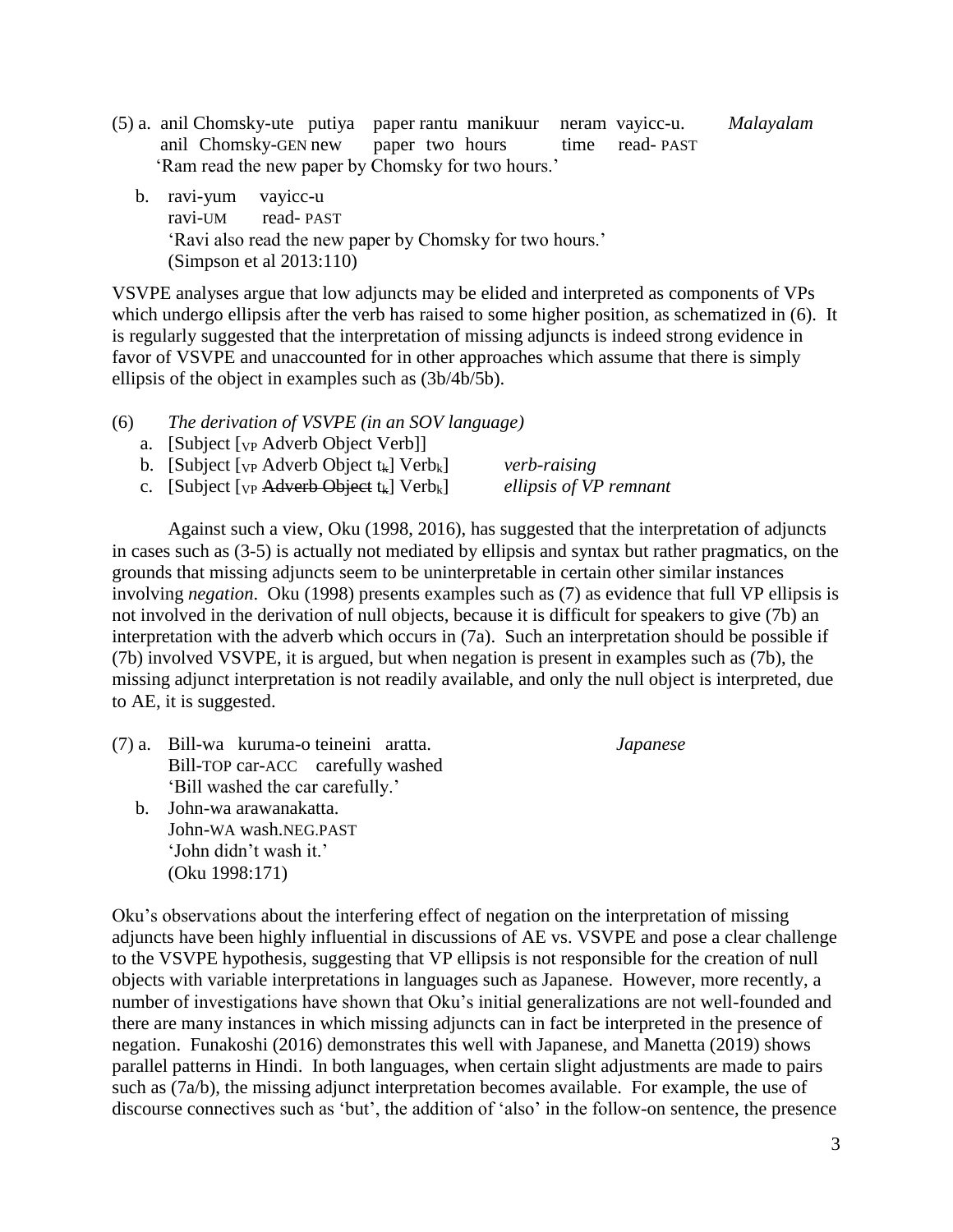of negation in the antecedent sentence, and/or the use of rich context are all noted to enable the null adjunct interpretation, as shown in (8-11).

| (8)      | Bill-wa teineini kuruma-o aratta<br>John-wa araw-anak-atta.<br>John-TOP wash.NEG.PAST<br>(Funakoshi 2016:119)                                                   | Bill-TOP carefully car-ACC wash.PAST but<br>'Bill washed the car carefully, but John didn't wash the car carefully.'                  | kedo, | <b>Japanese</b> |       |
|----------|-----------------------------------------------------------------------------------------------------------------------------------------------------------------|---------------------------------------------------------------------------------------------------------------------------------------|-------|-----------------|-------|
| $(9)$ a. | Bill-wa teineini kuruma-o arawanakatta.<br>'Bill didn't wash the car carefully.'<br>b. John-mo arawanakatta.<br>John-also wash.NEG.PAST<br>(Funakoshi 2016:118) | Bill-TOP carefully car-ACC wash.NEG.PAST<br>'John didn't wash the car carefully either.'                                              |       | <i>Japanese</i> |       |
| (10)     | Ram-ne Chomsky-ka naya lekh dhyaanse parHa. magar<br>Raj-ne nahiiN parha.<br>Raj-ERG NEG read<br>Chomsky carefully.'<br>(Manetta 2019:924)                      | Ram-ERG Chomsky-GEN new writing carefully read<br>'Ram read the new paper by Chomsky carefully, but Raj did not read the new paper by | but   |                 | Hindi |
|          | (11) a. Ram-ne Chomsky-ka naya lekh dhyaanse nahiiN parHa.<br>Ram-ERG Chomsky-GEN new writing carefully NEG read                                                | 'Ram did not read the new paper by Chomsky carefully.'                                                                                |       |                 | Hindi |

 b. Raj-ne bhii nahiiN parha. Raj-ERG also NEG read 'Raj also did not read the new paper by Chomsky carefully.' (Manetta 2019:924)

From this, it can be concluded that the argument against VSVPE based on the interaction of negation with adverbial elements, as first presented in Oku (1998) and subsequently referenced by others, is not convincing, when examined against a broader set of data. A second, more focused consideration of negation and the interpretation of missing adjuncts has now been undertaken in Landau (2020b), building on ideas from Oku (1998). Landau asserts that a more rigorous application of Oku-type tests is able to provide stronger results than in Oku's original study and renders the VSVPE hypothesis untenable, as described in section 3.

# **3.0 Landau (2020b) and the scope of negation in contexts of ellipsis**

Landau (2020b) discusses different interpretations that might be expected to occur in sentences which feature both negation and ellipsis, such as (12) (his 4a), where English words are used to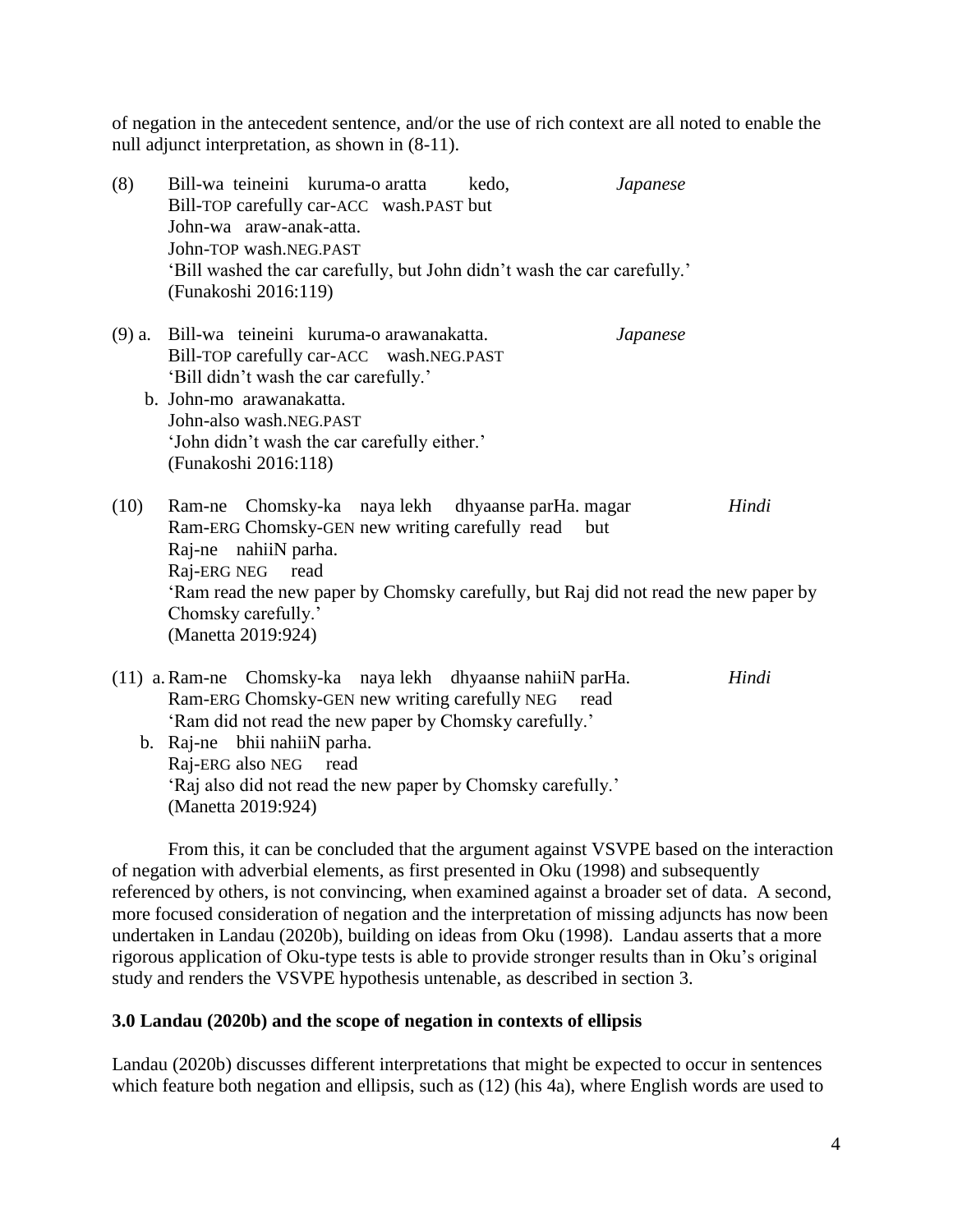represent structures with missing objects and hypothetically missing adjuncts in languages such as Hindi, Hebrew, Russian and Portuguese.

(12) He read the sign loudly, but I didn't read \_.

Landau (2020b: 343-344) suggests that:

If the gap in (4a) [12] corresponds to a full VP, it ought to allow (though not force) the inclusion of the adjunct *loudly* (present in the antecedent VP). This should give rise to the reading 'I didn't read the sign loudly', which in turn allows the interpretation 'I read the sign but not loudly'. If, on the other hand, the gap corresponds to a bare argument, the reading of the target clause should be 'I didn't read the sign'.

Landau thus distinguishes a potential reading with narrow scope of negation on just an adverbial in the VP (here conveying: 'I read the sign but not loudly.') from interpretations in which negation applies its force to a VP containing the verb and its object and negates the occurrence of the event, a broad scope reading (here: 'I didn't read the sign.'). The Oku-type test is consequently applied in a more nuanced way than originally in Oku (1998) and Landau maintains that *only* the possibility of a narrow scope reading of negation on a missing adjunct would constitute evidence that full VPs (containing adverbial elements) are elided in languages characterized as having VSVPE, rather than such languages simply exhibiting object ellipsis/AE (with no accompanying syntactic representation of any adverbials present in antecedent sentences). Landau then suggests that the critical narrow scope reading of negation over missing VP adjuncts is categorically NOT available in Hindi, Hebrew, and Russian, indicating that these languages do not permit verb-stranding VP ellipsis and generate object gaps simply via the occurrence of argument ellipsis. The broader proposal is also made that *no* languages create object gaps through VSVPE, and VSVPE is ruled out crosslinguistically by a very general restriction on head-stranding constituent ellipsis described in Landau (2020a).

Considering such far-reaching claims and their basis in the re-direction of Oku's negation tests, two questions need to be asked. First, one might seek to confirm that the empirical generalizations are correct, and establish that the narrow scope reading of negation over omitted adjuncts is truly not available (especially given the fact that previous claims about the absence of null adjunct readings made in Oku (1998) have subsequently been disproved). Second, one might also ask whether the design of Landau's more focused test is really likely to result in such readings being available, given the potentially complex interaction of focus and the scope of negation present in the sentence pairs examined. In other words, are the relevant narrow scope readings expected to be as readily available as is assumed by Landau?

Concerning the first question and whether it is indeed correct that negation cannot take narrow scope over missing adverbial elements in sentences equivalent to (12), the characterization of examples in the existing literature actually suggest that such narrow scope readings are indeed possible, in both Japanese and Hindi. Consider (15) below, from Funakoshi (2016:118). Funakoshi notes that (15b) can be followed by a sentence like "he did wash the car but he did it in a sloppy fashion.", which corresponds to the narrow scope reading argued to be impossible by Landau. If (15b) were to have the AE interpretation claimed by Landau, it should mean "John didn't wash the car.", but (15b) can be interpreted as communicating that the subject did indeed wash the car, but the act of washing was not carried out carefully.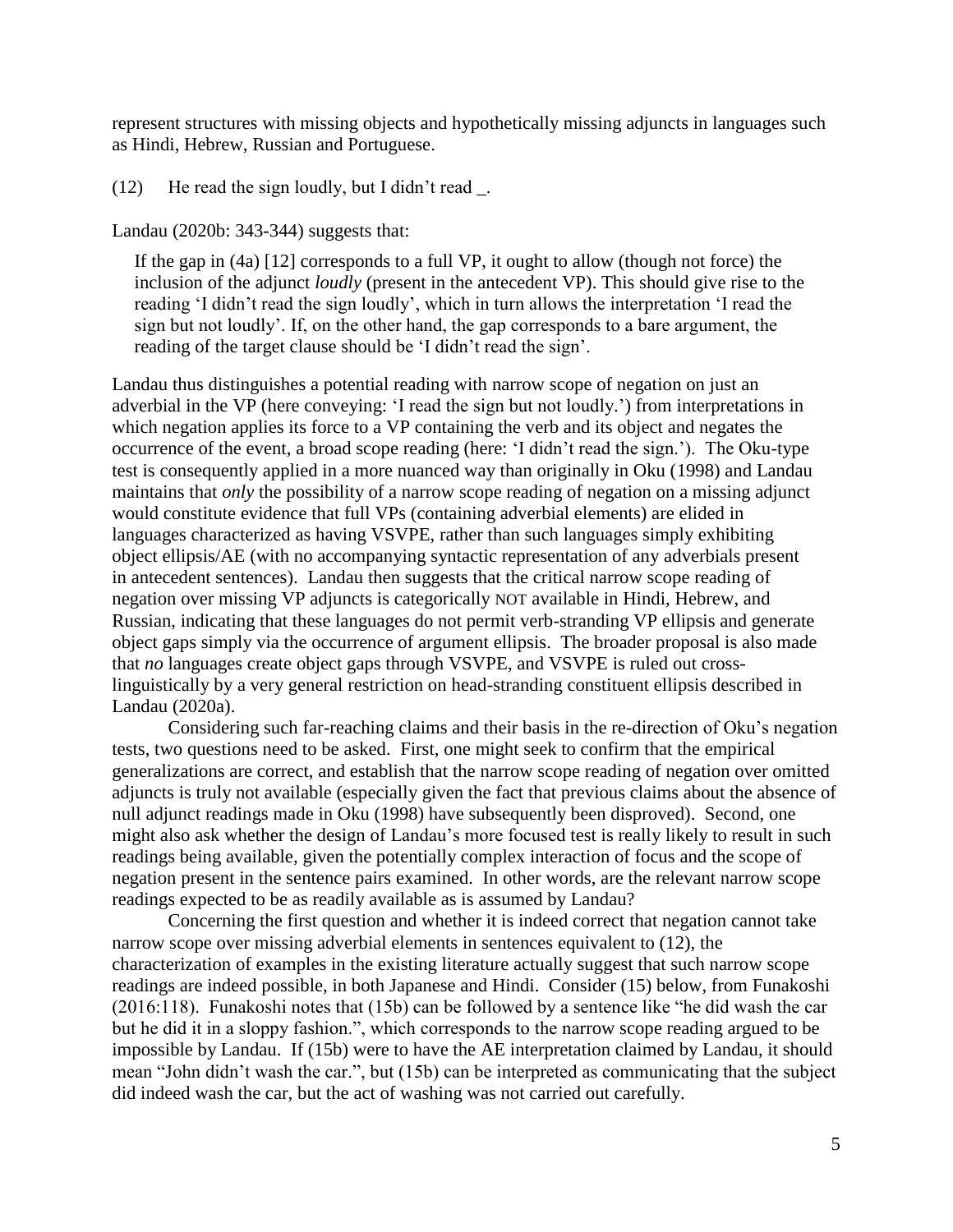- (15) a. Bill-wa teineini kuruma-o arawanakatta. Bill-TOP carefully car-ACC wash.NEG.PAST 'Bill didn't wash the car carefully.'
	- b. John-mo arawanakatta. John-also wash.NEG.PAST 'John didn't wash the car carefully either.' (Funakoshi 2016:118)

A similar example occurs in Manetta (2019:925). In (16), an explicit continuation in (16b) indicates that the negation in (16b) is understood to take narrow scope over the mission adverb *dhyaan-se* 'carefully' and the first part of (16b) means 'Raj washed the car, but not carefully', rather than 'Raj did not wash the car.', which is the only interpretation predicted by Landau to be possible.

- (16) Ram and Raj wash their parents' cars to get their allowance. Ram was thorough in his work, while Raj was not.
	- a. Ram-ne gaaRi dhyaanse dhoy-ii. Ram-ERG car carefully wash-PFV.FSG 'Ram washed the car carefully.'
	- b. Raj-ne nahiiN dhoy-ii. Yeh gaaRi jis-ko Raj-ne Raj-ERG NEG wash-PFV.FSG that car.F REL-ACC Raj-ERG dhoy-aa abhii bhii thooRi thooRi ganDi rah gay-ii. wash-PFV.MSG now also little little dirty.F stay go-PFV.FSG 'Raj did not wash the car carefully. The car Raj washed still remained a bit dirty.' (Manetta 2019: 925)

It therefore seems that Landau's claim about the unavailability of narrow scope of negation with omitted adverbial elements is not accurate, and this is a possibility minimally in both Hindi and Japanese.

If such readings are indeed possible, in principle, it should then be asked whether any properties of the test frames used by Landau might perhaps suppress these readings in other instances, and make them less easily available. Consider Landau's prototypical example in (12) repeated below, and an instantiation of this pattern in Hindi, where it is asserted that the narrow scope reading is not possible:

- (12) He read the sign loudly, but I didn't read  $\Box$ .
- (17) Amit-ne dhiire-dhiire ek vritt banaayaa, lekin Gita-ne nahiiN banaayaa. Amit-ERG slowly one circle draw.PRES.M.SG but Gita-ERG NEG make.PRES.M.SG 'Amit drew a circle slowly, but Gita didn't draw a circle.' (Landau 2020b:348)

Landau critically makes the assumption that it should be straightforwardly possible for negation to take narrow scope over any syntactically-represented constituent c-commanded by negation, hence if a VP adverbial element is phonologically elided as part of the VP which contains its, as assumed in VSVPE analyses, it should be possible for negation to take narrow scope over such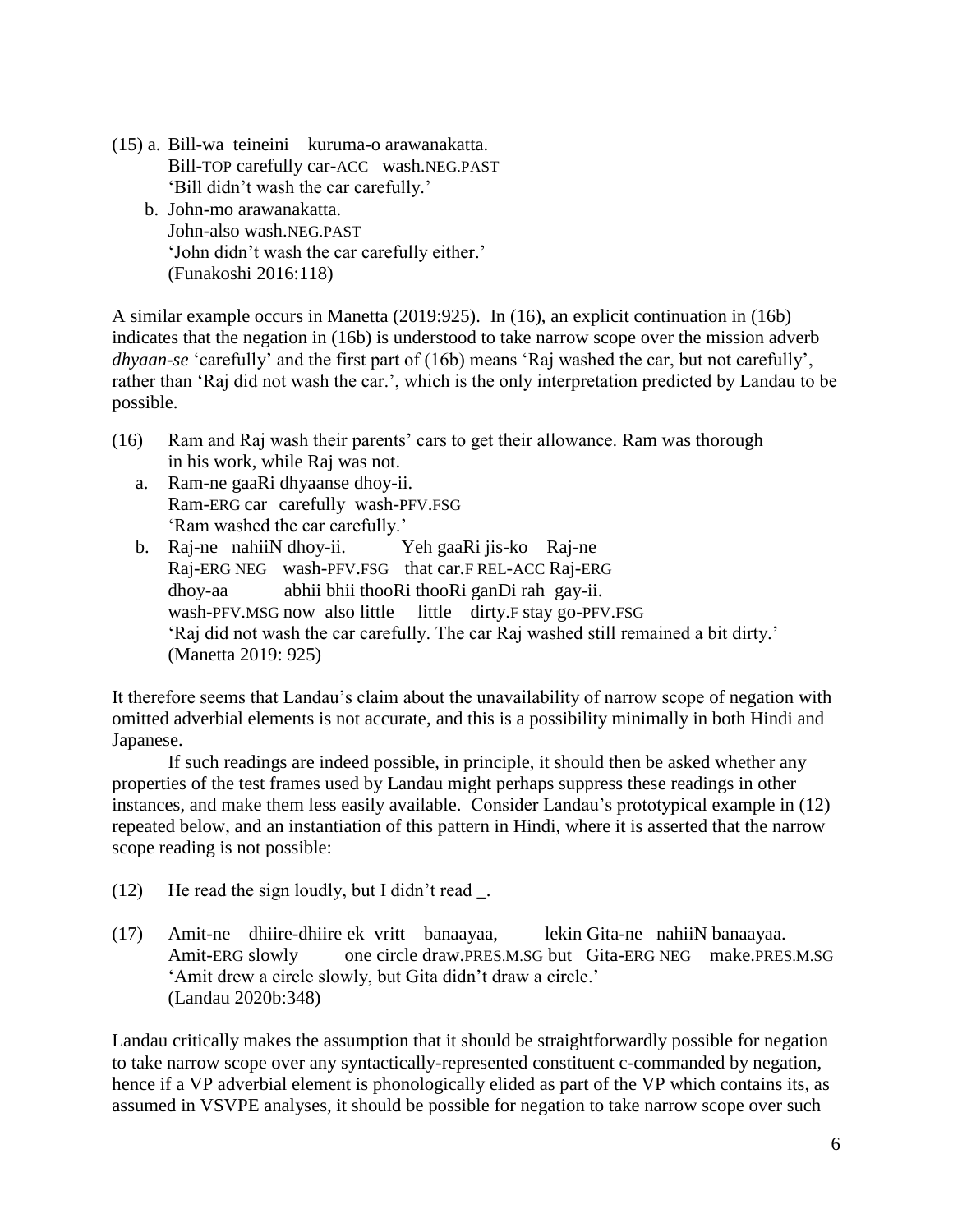an element, as schematized in (18), using English words again to represent Hindi, Hebrew, Russian etc, and (19) in which VP ellipsis actually occurs in English (with no verb raising out of the ellipsis site).

- (18) John baked a cake with baking powder, but I didn't bake<sub>k</sub> [vp t<sub>k</sub> a cake with baking powder].
- (19) John baked a cake with baking powder, but I didn't  $[\nu_P]$  bake a cake with baking powder]. the contract of the contract of the

Such an assumption, which is crucial to the generalizations reached by Landau, can be questioned on several accounts, seriously challenging the conclusions which Landau draws from his testing of data in Hindi, Russian etc.

A first relevant observation that can be made is that if no VP ellipsis takes place, and the full contents of a VP including an adverbial element are pronounced, it is actually not at all easy and natural for negation to take narrow scope over an adverbial in the kinds of sentences made use of in Landau's tests. For example, the negation in (20) naturally scopes over the full VP, conveying that the event of baking a cake with baking powder (by the speaker) did not occur, and a narrow scope reading of the negation over just the adverbial 'loudly' is not readily available.

(20) John baked a cake with baking powder, but I didn't bake a cake with baking powder.

Indeed, when Landau describes the narrow scope reading that he suggests should exist in example sentences such as (12), he restructures the sentence so that the negation occurs in a different syntactic position immediately preceding the adverbial, as 'I read the sign but not loudly'. If the original syntactic structure of the sentence is retained, it is very hard to construe the negation in the second part of the sentence as taking narrow scope over just one part of the following VP – and yet this is the structure that Landau assumes, without question, should straightforwardly allow for a narrow scope interpretation of negation when hypothetical ellipsis of the VP has taken place. Given the patterning of non-elided VPs and the natural scope of negation in sentences such as (20), it can be asked why VP ellipsis should permit scopal readings that are hard to get in non-elided VPs. As no explanation for this difference is obviously available, the validity of Landau's key assumption is arguably cast into doubt.

Quite generally, in order to signal interpretations of narrow scope on a lower VP adverbial, the adverbial needs to be overtly encoded as the focus of negation in some way, indicating that it alone is the instantiation of the scope of negation, and the negation should not be understood to scope more broadly over the entire VP. This may often be achieved often via prosodic stress, as in (21):

(21) I didn't bake a cake with BAKING POWDER. Natural interpretation: 'I baked a cake without using baking powder.'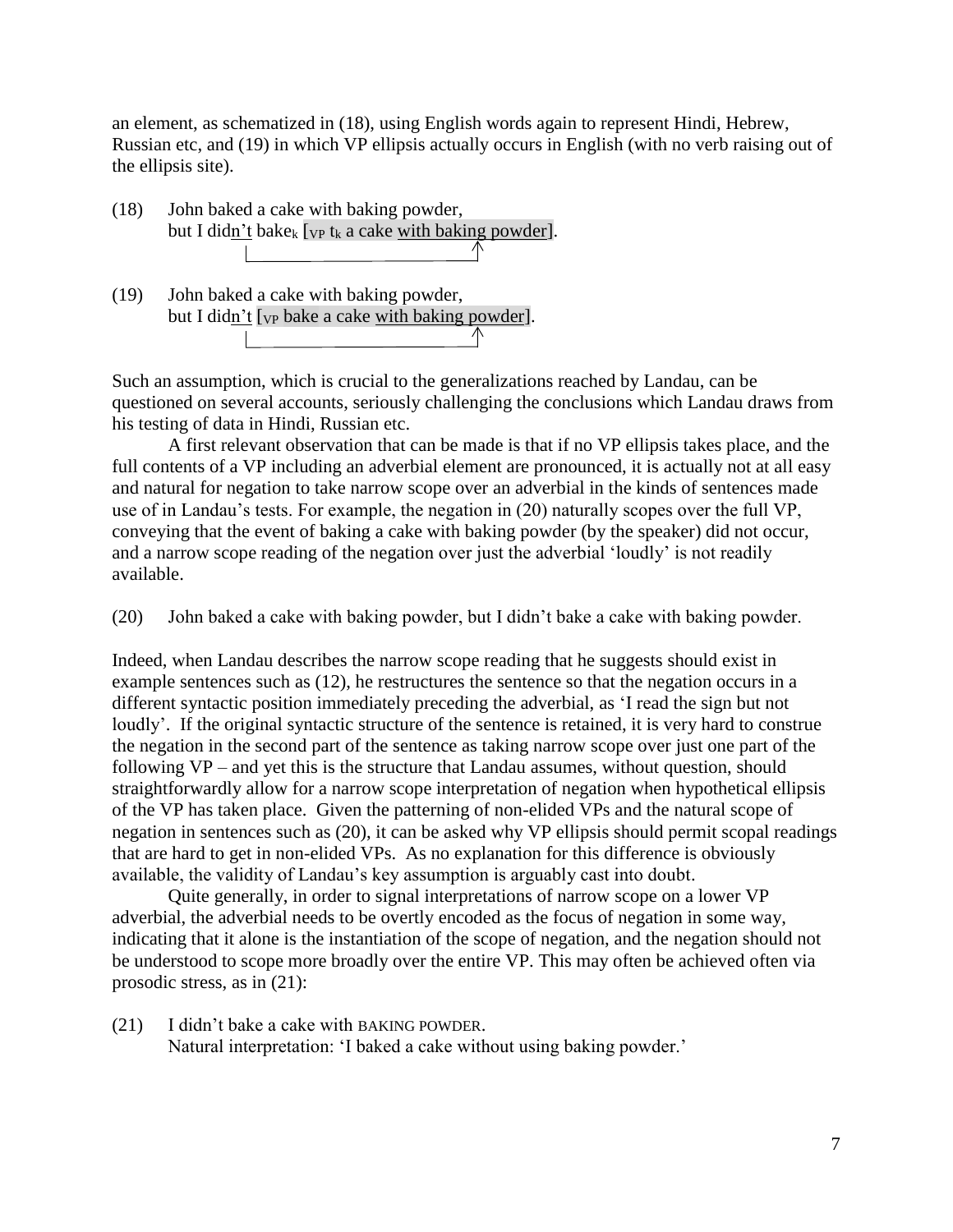Clearly, if an entire VP is elided, it will not be possible for any unpronounced sub-constituent of the VP such as an adverbial to signal overtly that it represents the narrow focus of negation. This consequently reduces the natural availability of any interpretations of narrow scope. Such a point can be illustrated again with a comparison of Hebrew data provided in Landau (2020b: 346) and equivalent sentences in English. Landau suggests that the paradigm in (22) can only be accounted for via AE and cannot be generated by VSVPE. In (22B), the negation takes scope over the entire event and cannot be construed as taking narrow scope over the adjunct 'from high school'. Consequently, the continuation in (22B) 'From the army', which would require a narrow scope interpretation of negation over the adjunct PP, is not possible. This contrasts with (22B') where the occurrence of bare negation in the reply form does (easily) allow for the continuation 'from the army'.

(22) A:ata makir ota me-ha-tixon? you know her from-the-high.school 'Do you know her from high school?' B:#lo makir . me-ha-cava. not know from-the-army 'I don't know her. From the army.' B': lo, me-ha-cava. not from-the-army 'No, from the army.'

Landau concludes that (22B) is unacceptable because such a verbal reply form does not result from VP ellipsis but from AE. The assumption is made that if VP ellipsis were to be involved in the generation of reply forms such as (22B), this should allow for negation to take narrow scope over the elided representation of the adjunct and the license the corrective continuation. However, the possibility of corrective fragment continuations in such examples appears to be independent of the occurrence of VP ellipsis. If a parallel paradigm is considered in English, the same patterns are found as in Hebrew. Whereas the use of bare negation allows for a continuation which is an adjunct modifier, as in (23B'), such a fragment continuation is not possible in (23B), *which is formed via VP ellipsis* in English.

- (23) A: Did you see John in Paris?
	- B: #I did not. In London B': No, in London

Hence even where VP ellipsis very clearly occurs, pre-verbal negation cannot easily be construed as taking narrow scope over adjuncts in the VP. The observation that such interpretations are in many instances not present/salient should therefore not be attributed to any absence of a *syntactic*  representation of adverbials when VP ellipsis takes place, but relate instead to the nonpronunciation of such elements. The same considerations also hold for omitted *objects*, and readings of narrow (negative) scope with unpronounced objects are equally unavailable when VP ellipsis occurs. For example, it is not possible to construe (24) with narrow focus on the object, conveying that the speaker read something loudly, but not 'the sign'. (24) is instead naturally interpreted with negation scoping over the entire, elided VP, rather than any sub-constituent of the VP.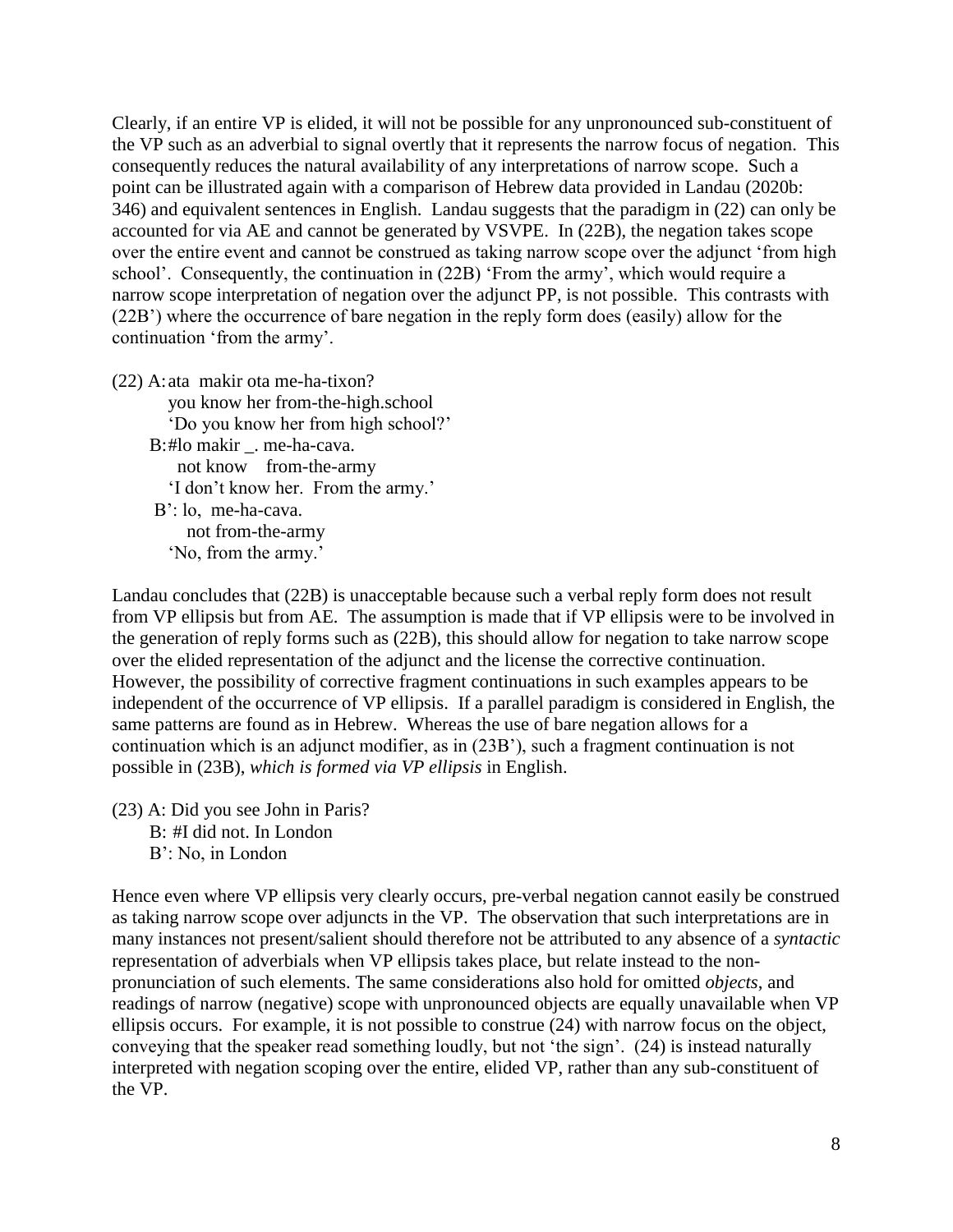(24) He read the sign loudly, but I didn't  $\Box$ . Natural interpretation: 'I didn't read the sign loudly.' Unavailable interpretation: 'It's not the sign that I read loudly, but something else.'

As examples such as (24) in English are again unquestionably taken to involve VP ellipsis, and it is very hard to construe negation as applying its scope to any constituent contained in the elided VP, it is difficult to see how similar tests can establish the non-occurrence of VP ellipsis in other languages – even languages with well-established VP ellipsis do not fare well with the application of narrow scope tests in contexts of ellipsis.

A further, related issue concerning the common information structure of test examples such as (17) compounds the problems already highlighted above. Landau attempts to probe the availability of narrow scope of negation on (unpronounced) adverbials in sentences (or sentence pairs) in which only the verb is repeated from a previous clause/sentence, in combination with negation and a different subject, as represented in (25), and (12), repeated again below:

- (25) SUB<sup>1</sup> verb OB Adv, but SUB<sup>2</sup> NEG verb.
- (12) He read the sign loudly, but I didn't read \_. Commonly unavailable interpretation: 'I read the sign, but not loudly.' Available interpretations: 'I didn't read the sign.' or: 'It's not the case that I read the sign loudly.'

This results in a natural contrast existing between the subject of the second clause and the subject of the first clause. The subject of the clause in which (some kind of) ellipsis occurs is therefore easily construed as constituting a *contrastive focus* in this clause. This makes it even more difficult for other unpronounced elements such as unrepeated adverbials to be construed as being in focus and being interpreted as the focus of the negation that is present. The availability of any narrow scope interpretation with null elided adverbials is negatively impacted by the information structure of test sentences such as (12), where the focus interpretation necessary for narrow scope readings is naturally placed elsewhere, on the contrastive subject in the second clause. The typical conflict in focus requirements existing in such cases can be illustrated with examples in which no ellipsis takes place, and prosodic stress is added to the adverb in order to (attempt to) encode it as the narrow focus of negation, as in (26). Despite the addition of focal stress to the adverbial 'with BAKING POWDER', (26) is quite unnatural and odd, due to a focus clash - the subject of the second clause is interpreted as the focus of this clause, contrasting with the subject of the preceding clause, but prosodic stress is being applied to the adverb, suggesting that this element should be interpreted as the focus rather than the subject. The result is a confusing mismatch between focus as conveyed by the structure and content of the clause, favoring the subject, and focus as encoded by intonational means, on the adverbial phrase.

(26) ?John baked a cake with baking powder, but I didn't bake a cake with BAKING POWDER.

The conclusions to be drawn from all of this are that Landau's crucial test involving negation and ellipsis has many ingredients which make narrow scope readings on adverbials (and other elements) very difficult to bring about, and the conditions which make such interpretations frequently inaccessible do not relate to the absence of underlying syntactic representations (such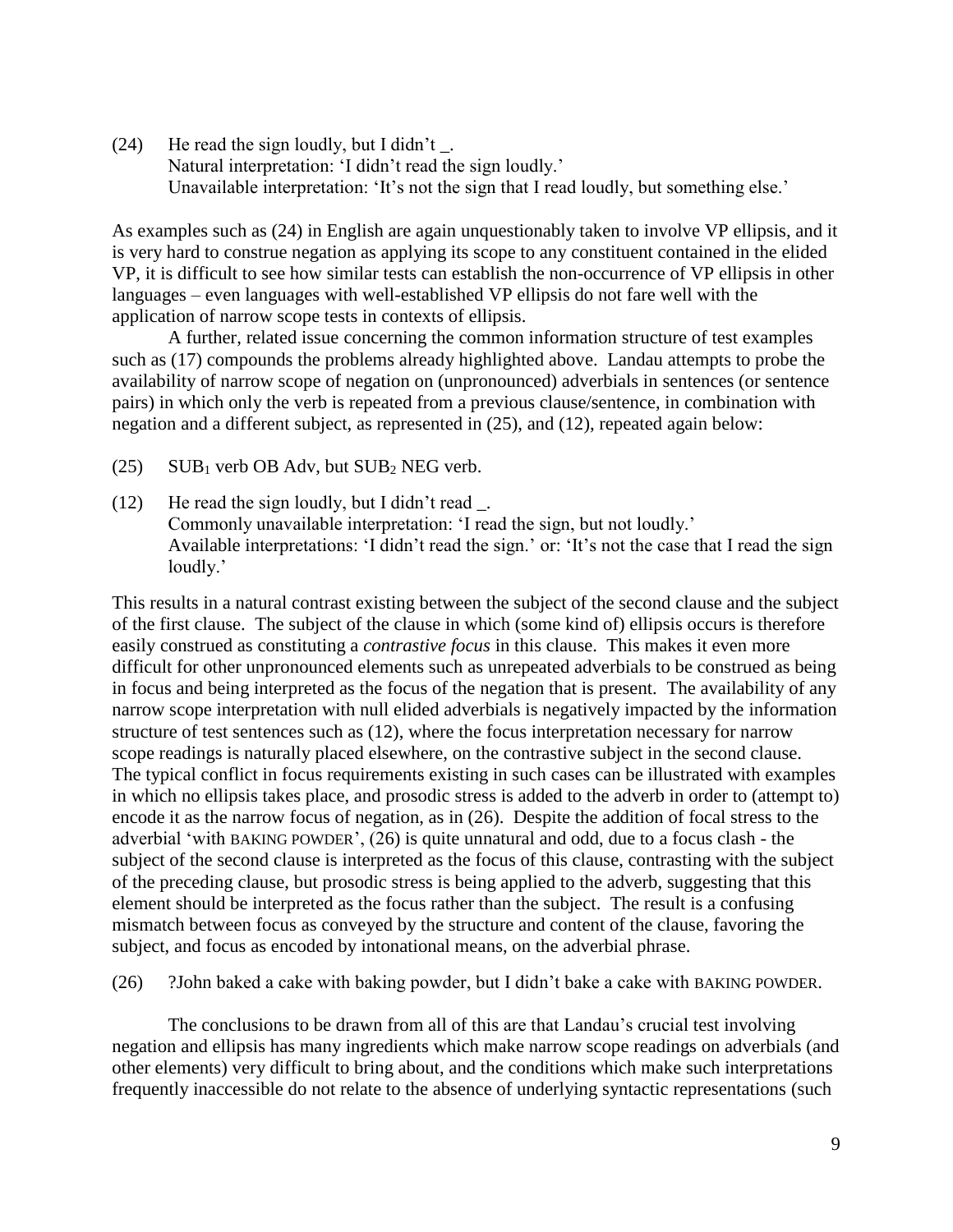as the existence of null adjuncts in an elided VP) but are due to other factors. The narrow scope test can therefore be argued not to have the potential to reveal the presence or absence of VP ellipsis vs. AE, and so does not support an effective challenge to VSVPE, contra the strong assertions made about this test in Landau (2020b).<sup>1</sup>

# **4.0 Argument/adjunct asymmetries supporting VSVPE**

There is also a strong positive argument in favor of VSVPE in languages such as Hindi, Bangla, and Japanese which is not successfully argued against in Oku (2016) and Landau (2020b) and therefore remains significant justification of VSVPE analyses. The argument involves an asymmetry in the interpretation of missing VP-internal material, initially highlighted in Simpson et al (2013) for Hindi, Bangla and Malayalam, and then also observed for Japanese in Funakoshi (2016). The critical observation is the following. Adverbial elements present in an antecedent

(12) John-ne apnaa cake recipe-ke anusaar banaayaa. vo bahut tasty thaa. John-ERG self cake recipe-GEN according made it very tasty was Bill-ne nahiiN banaayaa. #vo bahut bekaar thaa. Bill-ERG NEG made it very bad was 'John baked his cake according to the recipe. It was very tasty. Bill didn't make a cake. #It was very bad.

However, if negation is removed, so that the existence of the object is not negated, as in (i), a similar follow-on sentence with a pronoun is still very unnatural, according to speakers of Hindi. Yet for Landau, (i) is expected to be good, with argument ellipsis setting up a referent for the following pronoun. The fact that (i) is not acceptable indicates that there is a general problem using overt pronouns in Hindi to refer back to null objects, regardless of how they might be formed, and, importatntly, the patterns do not distinguish VSVPE from argument ellipsis.

(iii) Ram-ne ek cake recipe-ke anusaar banaayaa. vo bahut tasty thaa. Ram-ERG one cake recipe-GEN according made it very tasty was Sita-bhii banaayaa. ??vo bekaar thaa. Sita-also made it bad was 'Ram baked a cake according to the recipe. It was very tasty. Sita also did so. It was bad.'

Additionally, in English, where VP ellipsis is widely assumed to occur, sentence pairs of the type that Landau presents as arguments against a VP ellipsis analysis in Hindi, Japanese etc are also not easy to interpret, as shown in (ii):

(ii) Mary gave birth to a baby girl in the hospital. It was 10 pounds. Susan didn't \_. ??It was 7 pounds.

The use of such sentences to distinguish VSVPE from argument ellipsis is therefore not reliable, and the infelicity of pronouns in these cases must be accounted for independently of whether VP ellipsis or argument ellipsis occurs.

 $\overline{a}$ <sup>1</sup> A further way in which Landau seeks to substantiate his claims against the occurrence of VSVPE involves sentences with negated verbs of creation and pronouns which are intended to refer to the objects of such verbs, as in the Hindi example below from Landau (2020b: 348 ex.12). Landau suggests that if VSVPE were to derive such examples and allow for negation to scope narrowly over an elided adverbial *recipe-ke anusaar* 'according to the recipe', this should allow for the second pronoun *vo* 'it' to refer to the object of *banaayaa* 'made' in the preceding sentence. The fact that it is not natural to use an overt pronoun in such instances is argued to support an analysis of argument ellipsis over VSVPE – the negation necessarily scopes over the object, negating its existence, as there is no null adverbial for it to scope over.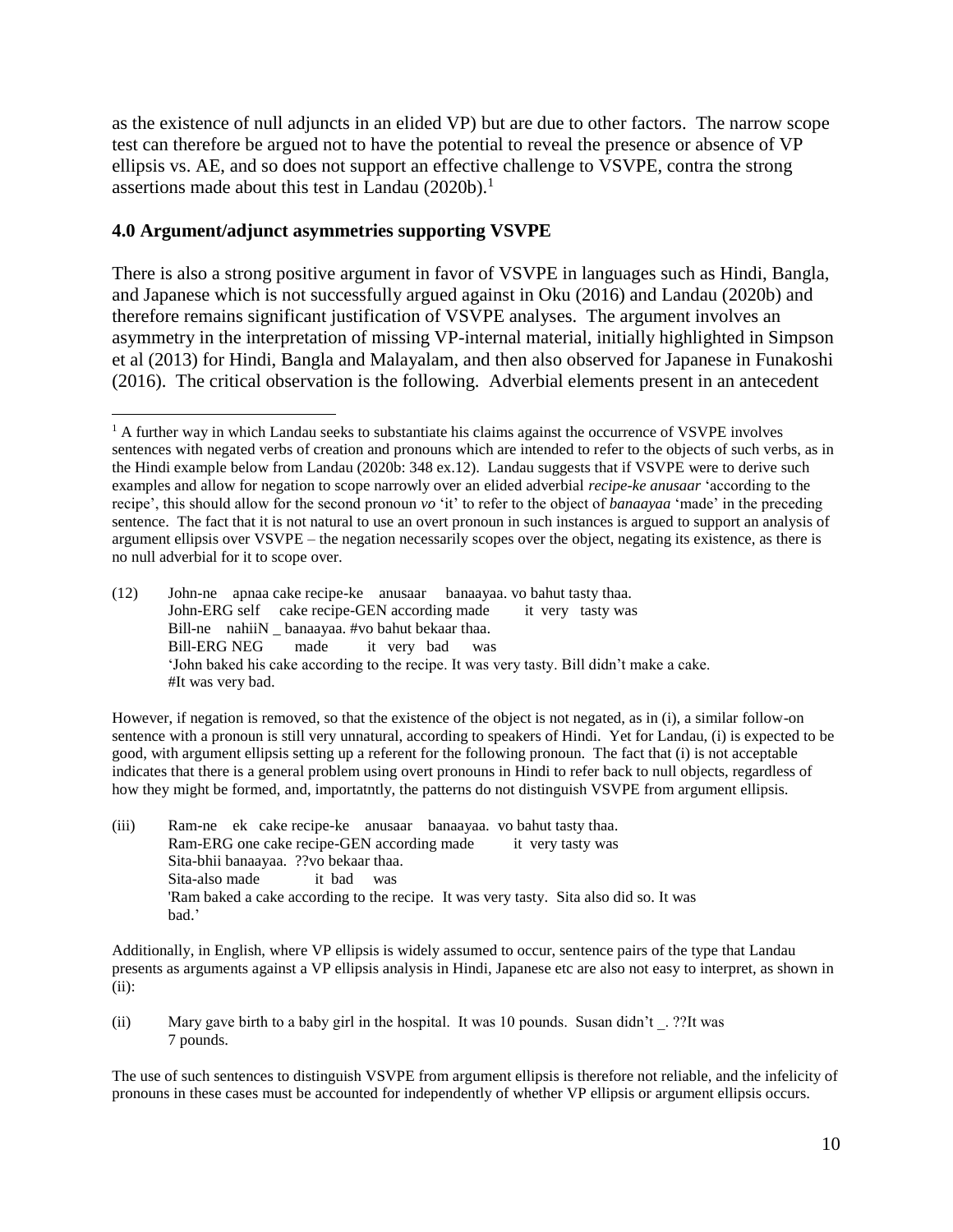sentence/clause can be interpreted as modifying a following clause/sentence in which the object of the verb has been omitted, as in (27a/b and 28a/b) below, but such interpretations are *not* possible when the repeated object is not omitted, as seen in (27c/28c):

| (27) | a. Ram du ghOnTa dhore Chomsky-r notun lekha-Ta poRlo.<br>Ram two hour taking Chomsky-GEN new paper-CL read.PAST<br>'Ram read Chomsky's new paper for two hours.'<br>b. $\text{Raj-o}$ poRlo<br>Raj-also read.PAST<br>'Raj also read the paper for two hours.'<br>c. Raj-o _ lekha-Ta poRlo<br>Raj-also paper-CL read-PAST<br>'Raj also read the paper.' NOT communicated: 'for two hours'<br>(Simpson et al $2013:112$ ) | Bangla |
|------|---------------------------------------------------------------------------------------------------------------------------------------------------------------------------------------------------------------------------------------------------------------------------------------------------------------------------------------------------------------------------------------------------------------------------|--------|
| (28) | a. Ram-ne Chomsky-ka naya lekh do baar padha.<br>Ram-ERG Chomsky-GEN new writing two time read.PAST<br>'Ram read the new paper by Chomsky twice.'<br>b. Raj-ne-bhi _ padha.<br>Raj-ERG-also read.PAST<br>'Raj also read the paper twice.'<br>c. Raj-ne-bhi vo lekh _ padha.<br>Raj-ERG-also that writing read.PAST<br>'Raj also read the paper.' NOT communicated: 'twice'<br>(Simpson et al $2013:112$ )                 | Hindi  |

The VSVPE hypothesis has a straightforward explanation for such restrictions on the interpretation of missing adjuncts. Such elements can only be interpreted as syntactically present if the full VP constituent containing them has been elided. In instances where the object of the preceding sentence is repeated in the second sentence, this signals that the VP in the latter has not been elided and blocks any null adjunct interpretation. In AE-only approaches, such patterns are problematic, as null adverbial interpretations are not analyzed as being dependent on the null/overt status of objects in any syntactic way such as VP ellipsis. Landau (2020b: 348, fn7) attempts to dismiss such a challenge for AE-only analyses rather summarily in a footnote: 'The authors [Simpson et al 2013] take this as evidence of the need for VSVPE independently of AE in Asian languages, but in fact a simpler focus-sensitive analysis captures all the facts under the AE approach (see Oku 2016).' To see whether a 'focus-sensitive' pragmatic analysis can indeed explain away these interpretive restrictions, we therefore need to consider Oku (2016) and how he approaches such potentially problematic data for AE-only approaches.

Oku (2016) draws heavily on Kuno (1982) and his 'Ban against partial discourse deletion' principle in (29):

(29) *Ban against partial discourse deletion*

If discourse deletion of recoverable constituents is to apply, apply it across the board to nonfocus constituents. Nonfocus constituents which are left behind by partial discourse deletion will be reinterpreted, if possible, as representing contrastive foci. (Kuno 1982, 84-85)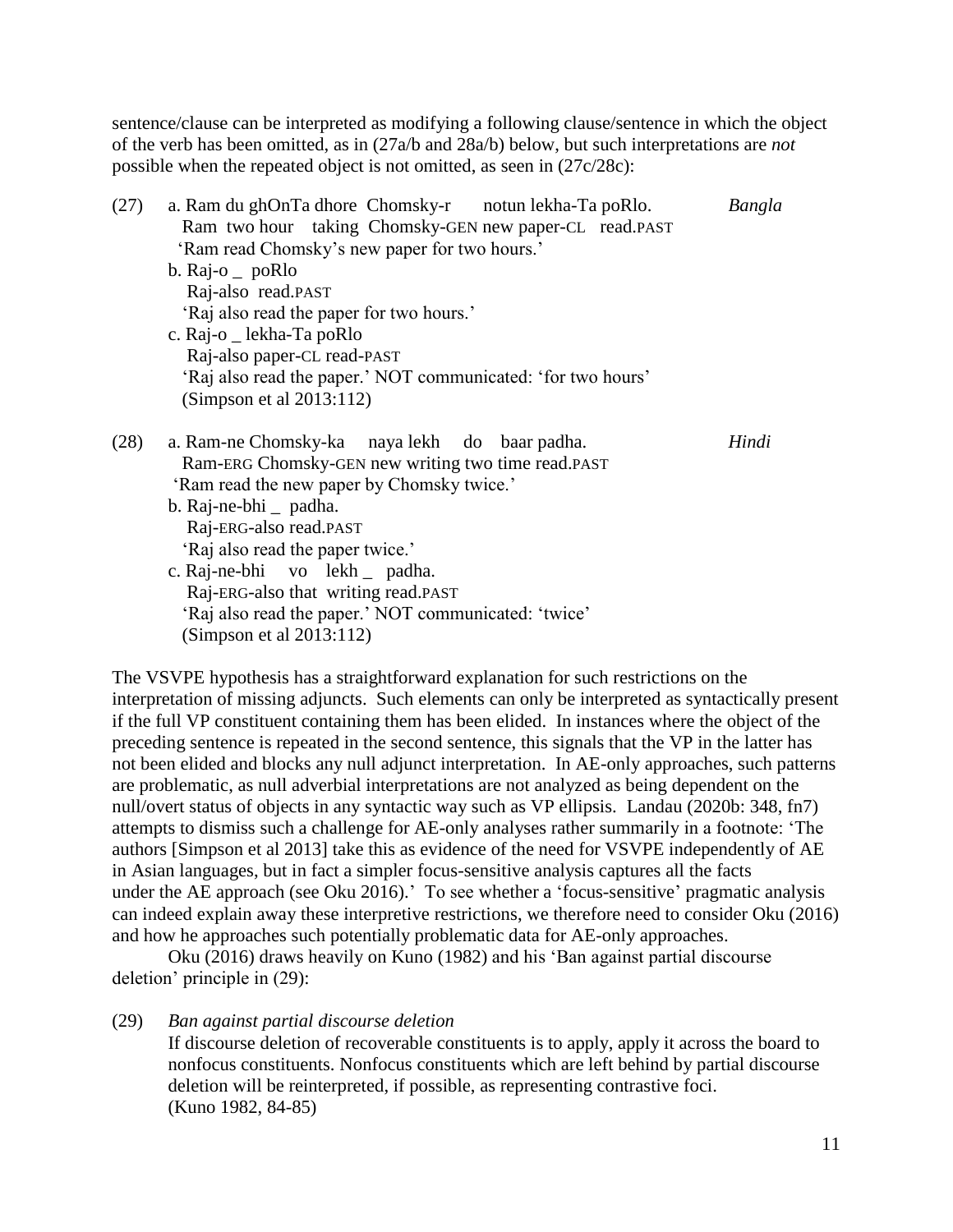Kuno's pragmatic principle proposes that if old material is going to be elided, all of such old material should be deleted wherever possible. Applied to the putative VSVPE patterns in (27- 28), Oku argues that this should enforce the non-repetition of the object if the adverbial is not repeated, i.e. *both* object and adverb should not be pronounced if either one of these is repeated, hence (27b/28b) are fine, with the null adjunct interpretation when the object is not pronounced, but (27c/28c) violate Kuno's *Ban against partial discourse deletion*. In the latter cases, because the object is pronounced, this is taken to block any interpretation in which the adverbial is also understood to be present and modify the meaning of (27b/28b). If such an interpretation had been intended by the speaker, she should have left both the adjunct and the object unpronounced, as in (27b/28b) (or alternatively pronounced both elements).

Does Kuno's intuition and Oku's application of (29) to VSVPE-type patterns effectively explain the absence of null adjunct readings when objects from preceding sentences are repeated? If they did, this would certainly remove one of the strongest arguments given for the occurrence of VSVPE. The answer is 'no', however - there are two reasons why the reliance on a pragmatic principle such as (29) fails to provide an account of the critical (and very robust) restriction on null adjunct interpretations found in examples such as (27c/28c).

First of all, such an approach makes a clear prediction which turns out to be false. If (29) enforces across-the-board deletion (non-pronunciation/non-repetition) of objects as well as adjuncts in order for the latter as well as the former to be interpreted in follow-on sentences (like (27b/28b), it is expected that repeated adjuncts would have to be deleted whenever objects are elided, but this is not the case. Manetta (2019:922) notes that the adjuncts in such examples can indeed be retained and pronounced *when objects are elided*, as illustrated in (30-31) (which are related to  $(27)$  and  $(28)$ :

- (30) a. Ram du ghOnTa dhore Chomsky-r notun lekha-Ta poRlo. *Bangla* Ram two hour taking Chomsky-GEN new paper-CL read.PAST 'Ram read Chomsky's new paper for two hours.'
	- b. Raj-o du ghOnTa dhore \_ poRlo Raj-also two hour taking read.PAST 'Raj also read the paper for two hours.'
- (31) a. Ram-ne Chomsky-ka naya lekh do baar padha. *Hindi* Ram-ERG Chomsky-GEN new writing two time read.PAST 'Ram read the new paper by Chomsky twice.'
	- b. Raj-ne-bhi do baar padha. Raj-ERG-also two time read.PAST 'Raj also read the paper twice.'

There is consequently an important asymmetry in the non-pronunciation of objects and adverbials which is not anticipated in a broad pragmatic principle such as (29), which dictates that deletion/non-repetition should apply across-the-board to *all* informationally-old elements which can be left unpronounced. The argument vs. adjunct asymmetry can be simply explained by VSVPE approaches, in which the deletion of an element higher in the VP (adverbials) depends on deletion/ellipsis of all lower elements (objects) in the VP, so that VP ellipsis can take place. By way of contrast, if AE is taken to be possible in addition to VSVPE (as assumed in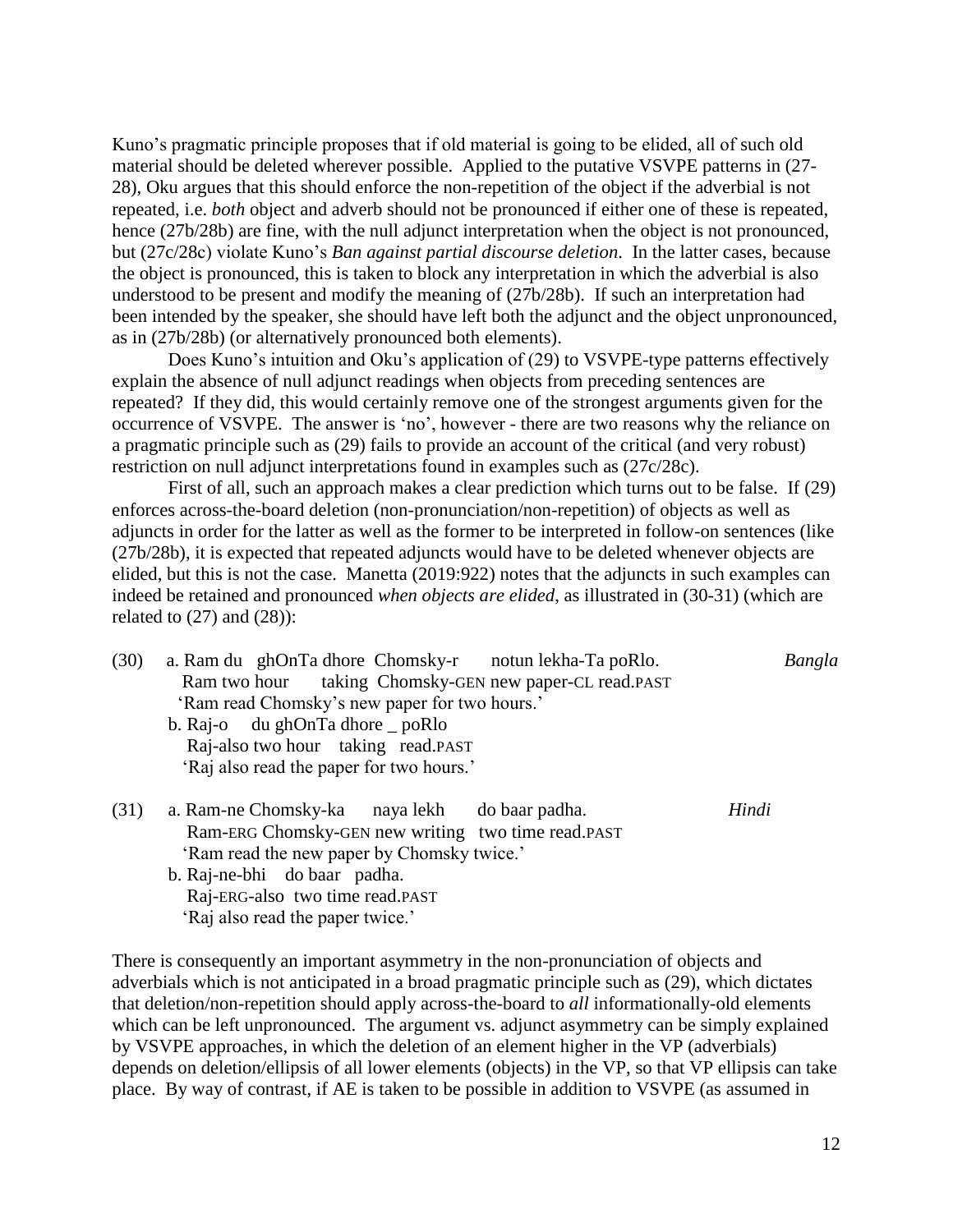approaches such as Simpson et al 2013), the ellipsis of objects does not necessarily require the deletion of adjuncts as AE applies to individual arguments and may occur without full VP ellipsis. AE-only lines of analysis, as in Oku (2016) and Landau (2020b) are left without any account of these patterns if they rely on Kuno's general pragmatic principle (29), which makes no distinction between arguments and adjuncts and the different syntactic positions of such elements within VPs.

Second, Oku's (2016) claim about the application of (29) in sentences involving negation is that a repeated object will be re-interpreted as a contrastive focus and function as the focus of negation, giving rise to an interpretation in which the event depicted by a verb and its object does not take place. Making use of English words for convenience in (32), to represent putative VSVPE languages (such as the Bangla and Hindi patterns seen in (27c) and (28c)), the repeated object 'the sign' will, in such a view, be construed as a contrastive focus. If this consequently results in a negation of the event reading and no reading of the sign takes place, it is argued that there can be no interpretation of the adjunct in such contexts – if the subject does not read the sign, then there will be no 'loud' reading of the sign.

(32) He read the sign loudly, but I didn't read the sign.

However, a non-trivial error occurs in the reasoning applied to such cases. If a repeated object is construed as a contrastive focus, this should not necessarily force a negated-event reading of a repeated verb + object pair. Instead, such sequences should allow interpretations in which the object is understood to be in contrast with other potential objects, licensing the interpretation of an event actually taking place with some other object from a contextually-available contrast set. And if such an event can be understood to take place with some other object, there is no reason why this event might not be construed as occurring in the manner depicted by an adverbial present in a preceding clause (licensing an interpretation: '..what I read loudly was not the sign but something else'). Yet speakers of Hindi, Bangla and Japanese are reported to consistently reject repeated-object sentences with null adjunct readings (as, for example, in (27c) and (28c)), suggesting that Oku's interpretation of (29) is not an effective way to rule out null adjunct readings in general, when an object is repeated from a preceding sentence. Furthermore, it can be noted that speakers of Hindi and Bangla (at least) do not automatically construe repeated objects as contrastive foci, a key assumption in the kind of pragmatic account proposed in Oku (2016).

The conclusion to be drawn from all of the above is that the asymmetries in interpretation with arguments and adjuncts remain important pillars of support for the VSVPE hypothesis and cannot simply be side-lined by means of a general pragmatic principle such as (29), as assumed in Oku (2016) and Landau (2020b). These patterns continue to constitute strong evidence for VP ellipsis in the generation of sentences such as (27-28) and are ultimately *not* accounted for by AE-only approaches such as Oku (2016) and Landau (2020b).

Finally, the assumption that VSVPE is licensed to occur in certain languages provides a principled syntactic analysis of important differences in interpretation that are found across languages with regard to the construal of VP adverbial elements in contexts of ellipsis. When frequency, duration, location, and manner adverbials present in antecedent sentences are interpreted in following elliptical sentences in languages such as Hindi, Bangla and Japanese, the VSVPE approach attributes this to their syntactic occurrence in underlying VPs whose phonetic content is not realized, following raising of the verb out of the VP. By way of contrast, in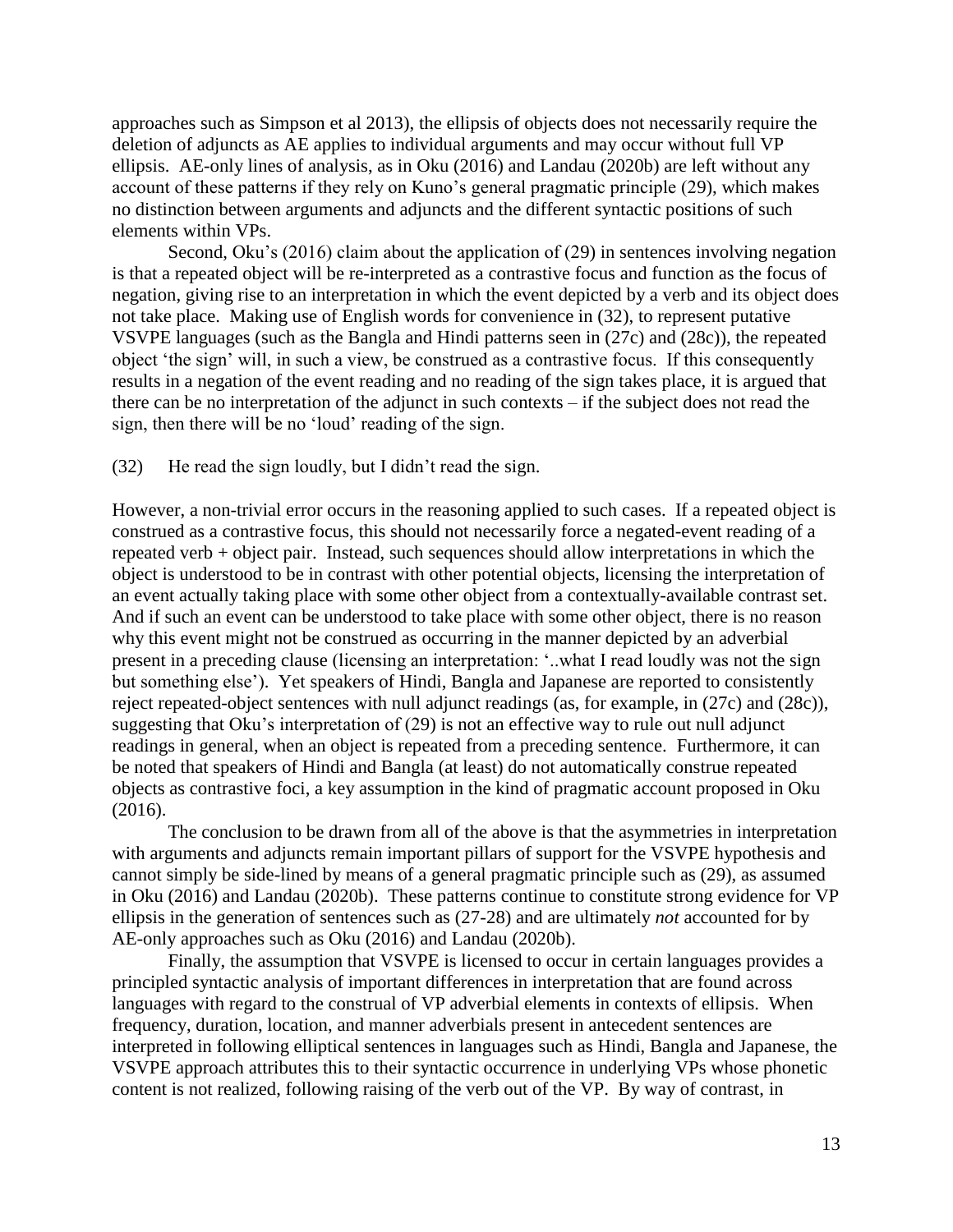Landau (2020b) such interpretations are attributed to processes of simple pragmatic enrichment, rather than syntactic VP ellipsis. It is suggested that examples such as (3) repeated below, where 'slowly' is present in (3a) but not (3b), though easily interpretable in (3b), are cases in which 'The second conjunct is … *compatible with the adjunct* (Gita may have drawn the circle slowly)' (Landau 202b:347; emphasis added).

- (3) a. Amit-ne dheere-dheere ek vritt banaya. *Hindi* Amit-ERG slowly one circle draw.PRES.M.SG 'Amit drew a circle slowly.'
	- b. Gita-ne bhi \_ banaya Gita-ERG also draw.PRES.M.SG 'Gita also drew a circle slowly.' (Simpson et al 2013:110)

The VSVPE vs. pragmatic enrichment approach can be usefully distinguished when object gap sentences are compared across different languages. Significantly, whereas Hindi, Bangla and Japanese all readily allow for frequency, duration, location, and manner adverbials to be interpreted in object gap sentences, as illustrated earlier in (3-5), such interpretations are *not at all possible* in object gap sentences in Chinese, as noted in Li (2002), and Aoun and Li (2008), and shown in (33-35) from Aoun and Li (2008):

| (33) | wo jian-guo ta san ci le. tamen ye jian-guo _le.<br>I meet-ASP him 3 time ASP they also meet-ASP ASP<br>'I met him three times. They also met him.'<br>No available interpretation: 'They also met him three times'               | <b>Mandarin</b> |
|------|-----------------------------------------------------------------------------------------------------------------------------------------------------------------------------------------------------------------------------------|-----------------|
| (34) | wo renshi ta hen jiu le. wo baba ye renshi _.<br>know him very long ASP my father also know<br>'I know him for a long time. My father also knows him.'<br>No available interpretation: 'My father also knows him for a long time' | <b>Mandarin</b> |
| (35) | wo renzhende zuo gongke. ta ye<br>zuo-le.<br>I diligently do homework he also do-ASP<br>'I did my homework diligently. He also did his homework.'                                                                                 | Mandarin        |

No available interpretation: He also did his homework diligently.<sup>2</sup>

(i) wo yao tanwang ta san ci; tamen ye yao \_.

 $\overline{a}$ 

I want visit him 3 time they also want

 $2$  The patterns in (33-35) contrast with instances of clear VP ellipsis in Chinese, where frequency, duration, location, and manner adverbials are interpreted (examples from Aoun and Li 2008):

<sup>&#</sup>x27;I want to visit him three times. They also want to visit him three times.'

<sup>(</sup>ii) wo hui renzhende zuo gongke. ta ye hui \_.

I will diligently do homework he also will

<sup>&#</sup>x27;I will do my homework diligently. He also will do his homework diligently.'

Such contrasts suggest that Chinese does not have VSVPE and that sloppy readings of object gaps are derived via simple AE.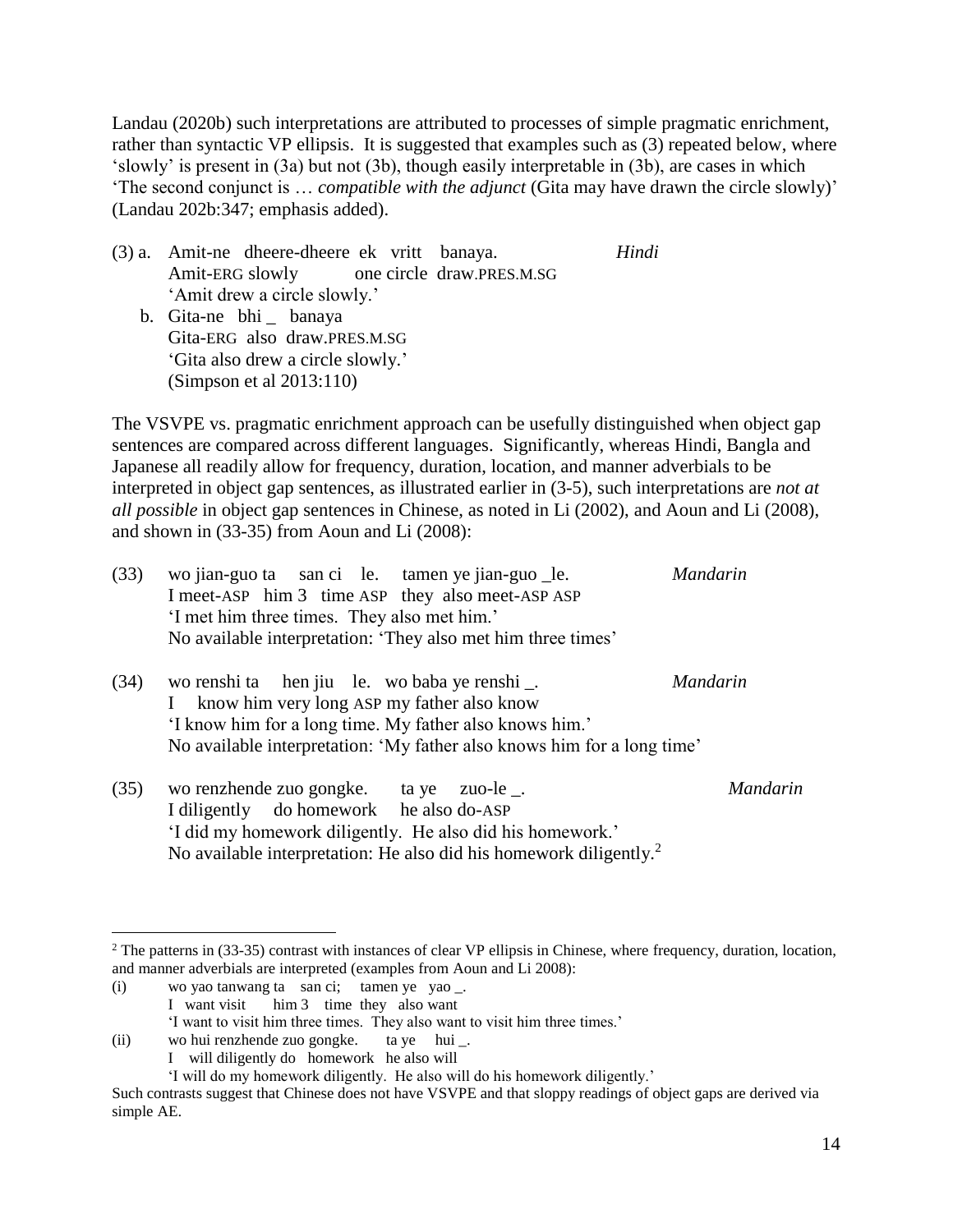If null adverbial interpretations in Hindi, Bangla and Japanese arise as the result of a general process of pragmatic enrichment applying to object gap sentences in these languages, it is naturally expected that the same process of pragmatic enrichment should be available in other languages in parallel linguistic contexts. However, this is not the case, and the null adjunct interpretations which are easily possible in Hindi, Bangla and Japanese are simply not present in Chinese. This very telling contrast can be accounted for in a straightforward way in a syntactic approach but not via notions of general pragmatic compatibility. The difference between Hindi/Bangla/Japanese and Chinese can be reduced to the occurrence of VSVPE in the former languages but not the latter, with VSVPE being dependent on verb-raising to a certain height in the clause, a well-accepted area of syntactic variation across languages.<sup>3</sup> The pragmatic enrichment approach to null adverbial interpretations has no plausible way to account for the cross-linguistic variation found with such interpretations, as general processes of pragmatic enrichment can be assumed to be equally available to speakers of all languages and are not parametrizable in the way that specific syntactic phenomena such as verb movement may be.

## **5.0 The legitimacy of VSVPE**

So, how does this leave the status of VSVPE? It can be concluded that the general case against VSVPE has *not* been well-made, despite recent attempts to argue against the derivation of object gaps via verb-raising and VP ellipsis. Initial claims in Oku (1998) based on the interaction of negation and adjuncts have now clearly been empirically disproved. Landau's (2020b) more focused narrow scope test involving negation similarly has important flaws, both empirically and methodologically, and does not allow for the strong conclusions drawn by its author. $4$  And Oku's (2016) suggestion that a purely pragmatic principle can explain away important argument/adjunct asymmetries in ellipsis fails to give a convincing account of such patterns, as noted in section 4. The range of evidence which supports the VSVPE hypothesis, provided by the patterning of adjuncts, consequently remains as significant justification for VSVPE, leaving

 $\overline{a}$ 

<sup>&</sup>lt;sup>3</sup> In Simpson, Choudhury and Menon (2013), evidence is presented that Hindi, Bangla and Malayalam exhibit both VSVPE and argument ellipsis/AE. Here it has been concluded that Chinese has AE but not VSVPE. It will be interesting for future research to investigate the fuller cross-linguistic typology of AE and VSVPE and whether there are also languages with VSVPE but not AE, or whether there is some regular connection between the occurrence of these two forms of ellipsis.

<sup>&</sup>lt;sup>4</sup> It can be noted that, in addition to the points made in section 3, there are other related objections which can be made to the principle line of reason presented in Landau (2020b). A key assumption made by Landau is that negation should be able to take narrow scope over a syntactically-represented adjunct if ellipsis of a containing constituent has taken place. Landau (2020b:355) explicitly takes Finnish to be a language in which TP may undergo ellipsis after the verb has raised out of TP to a higher polarity head. Landau comments that 'This type of ellipsis is expected to be adjunct-inclusive'. However, it is not. When the negation test is applied in such structures, negation takes broad scope over the event and cannot naturally take narrow scope over just the adjunct (Elsi Kaiser, p.c.). Even languages assumed to have larger constituent ellipsis thus may seem to disallow the narrow scope of negation over missing adjuncts, contra the prediction and expectation in Landau (2020b).

<sup>(</sup>i) Q: Did you see Bill in London?

A1: En nähnyt.

NEG saw

 <sup>&#</sup>x27;No'.

Interpretation: Negation scopes over the event and cannot naturally scope over just the adjunct.